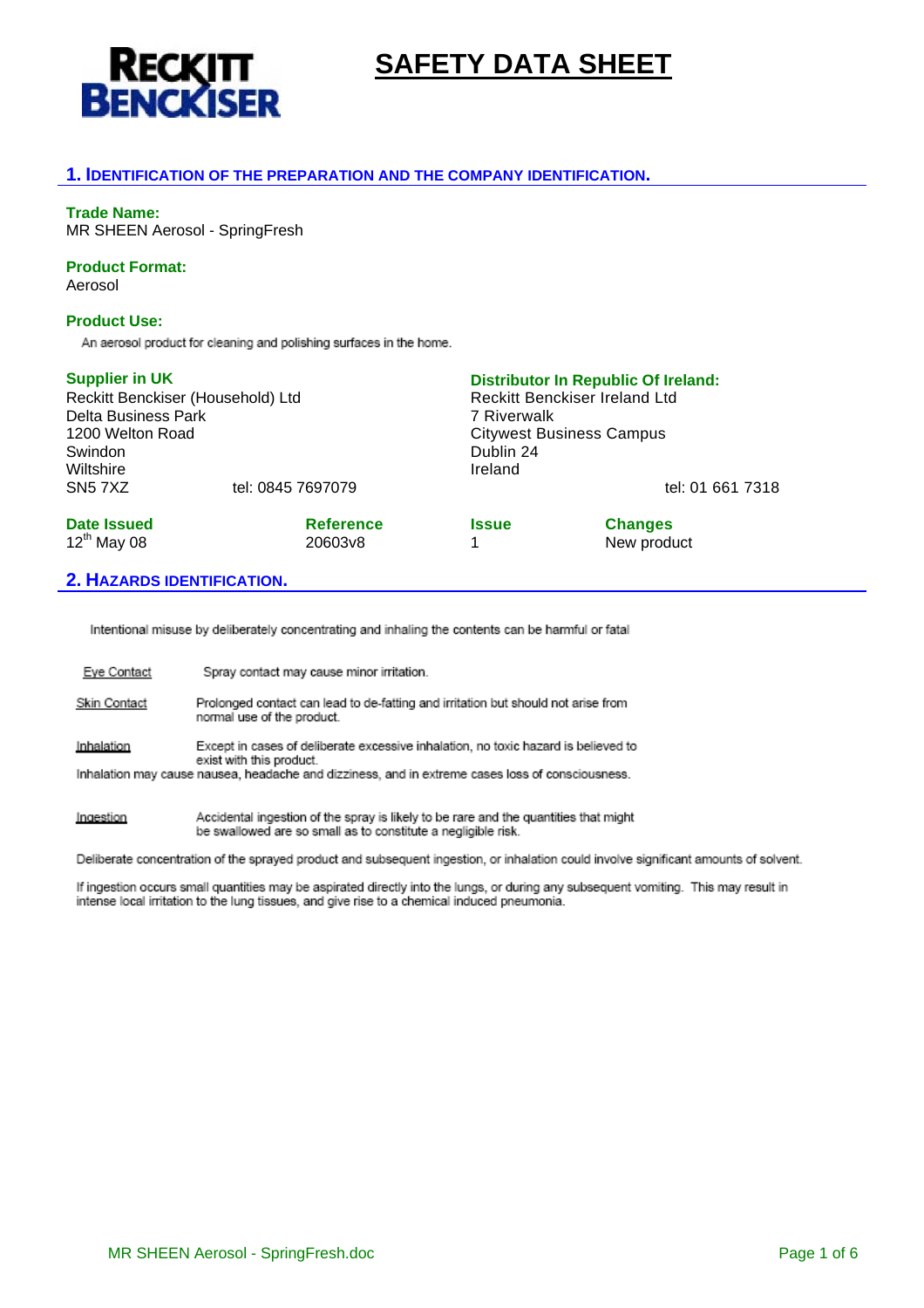## **3. COMPOSITION/INFORMATION ON INGREDIENTS.**

These products includes in their formulation:-

| <b>MATERIAL</b>                                     | CLASSIFICATION           | %w/w       |
|-----------------------------------------------------|--------------------------|------------|
| Hydrocarbon solvent                                 | Flammable, R10           | $0 - 20%$  |
| CAS: 64742-48-9                                     |                          |            |
| Einecs: 265-150-3                                   |                          |            |
| <b>BUTANE</b>                                       | Extremely flammable, R12 | $0 - 20%$  |
| CAS: 106-97-8                                       |                          |            |
| Einecs: 203-448-7                                   |                          |            |
| Amphoteric Surfactant                               | R36                      | < 1%       |
| CAS: 68424-94-2                                     |                          |            |
| Einecs: 270-329-4                                   |                          |            |
| Preservative                                        | R34, R43, R50/53         | $0 - 0.1%$ |
| CAS: 26172-55-4<br>Einecs: 247-500-3 /<br>220-239-6 |                          |            |

| Key to Risk Phrases |                                                                                                 |
|---------------------|-------------------------------------------------------------------------------------------------|
| R10                 | Flammable                                                                                       |
| R12                 | Extremely Flammable                                                                             |
| R34                 | Causes burns                                                                                    |
| R36                 | Irritating to eyes                                                                              |
| R43                 | May cause sensitisation by skin contact                                                         |
| R50/53              | Very toxic to aquatic organisms, may cause long-term adverse effects in the aquatic environment |

### **4. FIRST-AID MEASURES.**

Rinse thoroughly with luke warm water for at least 10 minutes, holding the eyelids apart, as soon as possible. If in any **Eves** doubt obtain medical attention.

If left in contact with the skin, especially children, some drying out and soreness may occur. It is recommended that the <u>Skin</u> affected area be thoroughly washed with cold water, cover with a dry dressing and any impregnated cloth be removed. In the event of pain or skin damage medical attention should be sought.

Inhalation Ensure that airways are clear and unobstructed. Keep warm and at rest. If there is any difficulty in breathing obtain medical attention urgently, give oxygen. If breathing stops or shows signs of failing, apply mouth to mouth ventilation.

In the event of deliberate ingestion medical help must be obtained urgently. Ingestion

Ensure that airways are clear and unobstructed. Wash out mouth with water. Do not induce vomiting. Keep warm and at rest. If there is any difficulty in breathing obtain medical attention urgently, give oxygen. If breathing stops or shows signs of failing, apply mouth to mouth ventilation.

This product is extremely flammable. See also sections  $5,6 + 7$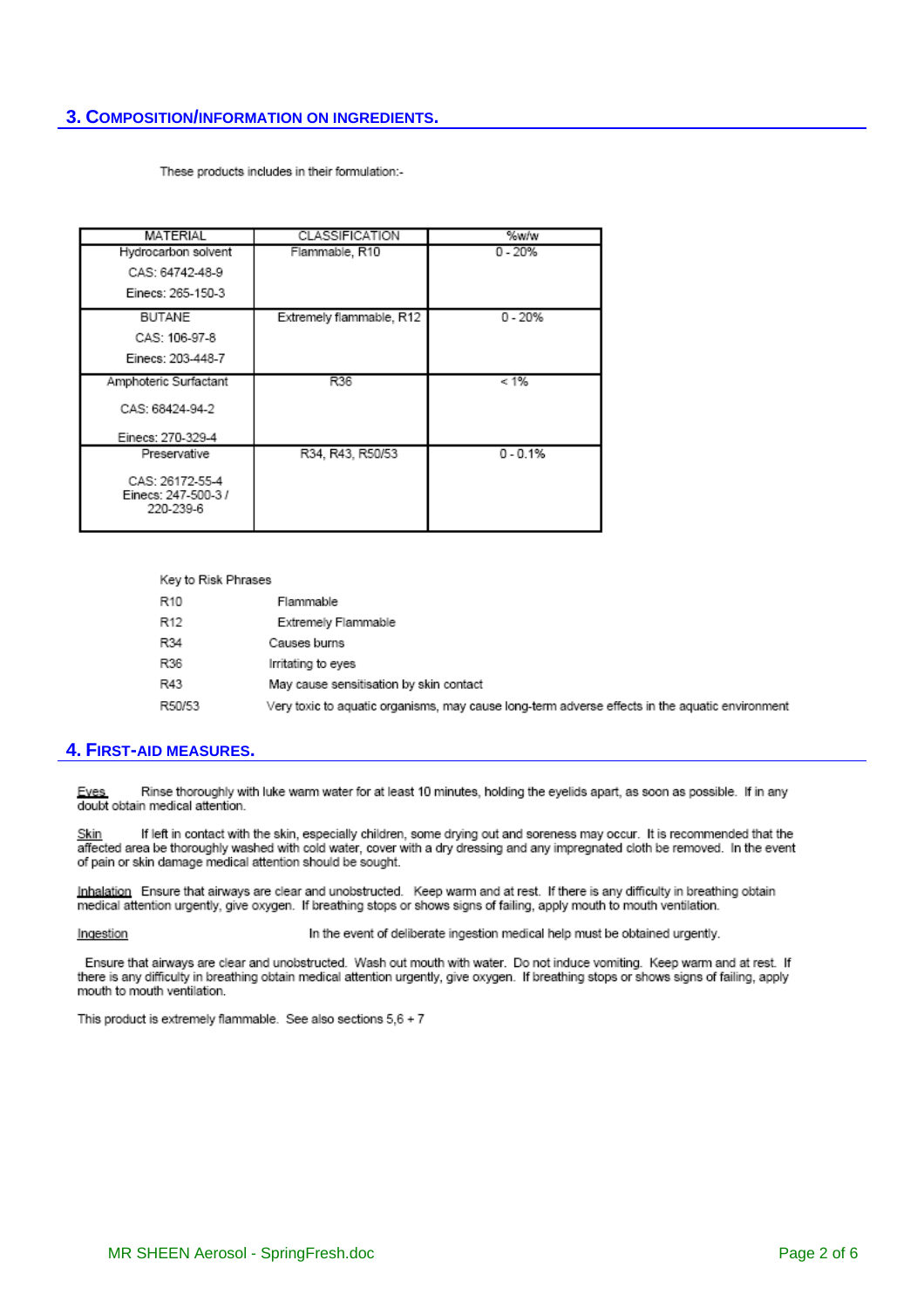### 5. FIRE-FIGHTING MEASURES.

#### Specific dangers

All aerosols are pressurised products and will eventually burst if exposed to very high temperatures, or if involved in a fire.

Fires involving aerosols with flammable contents are severe and can spread very quickly.

#### Extinguisher type

In the event of a fire use Water, Dry Powder or Foam extinguisher.

### **6. ACCIDENTAL RELEASE MEASURES.**

See also Sections 8 and 13

Damaged or leaking aerosols should be removed immediately from their present location and stored separately in a safe place away from sources of ignition, preferably in the open.

Small spillages, up to one litre, may be cleaned up with a mop or absorbent cloth.

Medium spillages, up to five litres, should be absorbed with sand, earth, sawdust or other inert material and transferred to a suitable

container for subsequent disposal.

Larger spillages should be contained with sand, earth, sawdust or other inert material. Do not pump to drain. Do not contaminate water courses or ground water.

If necessary, pump to a safe place. Consult your local water authority, Environmental Protection Agency, local council or an expert for advice on disposal.

### **7. HANDLING AND STORAGE.**

#### Handling

Protect from sunlight and do not exposed to temperatures exceeding 50°C. Do not pierce or burn Pressurised container: even after use. Do not spray on a naked flame or any incandescent material.

#### Storage

Containers should be kept out of the reach of young children.

The product should not be used in restricted areas, especially where there is likely to be an ignition source.

Warehouses and stores containing aerosols should therefore be separated from other areas by fire-resistant construction of a least one half-hour duration. Stores should be well ventilated, particularly at low levels. The natural ventilation in a large open plan warehouse building will normally be suitable.

Avoid storage of aerosols in basements where ever practicable. Keep away from sources of ignition.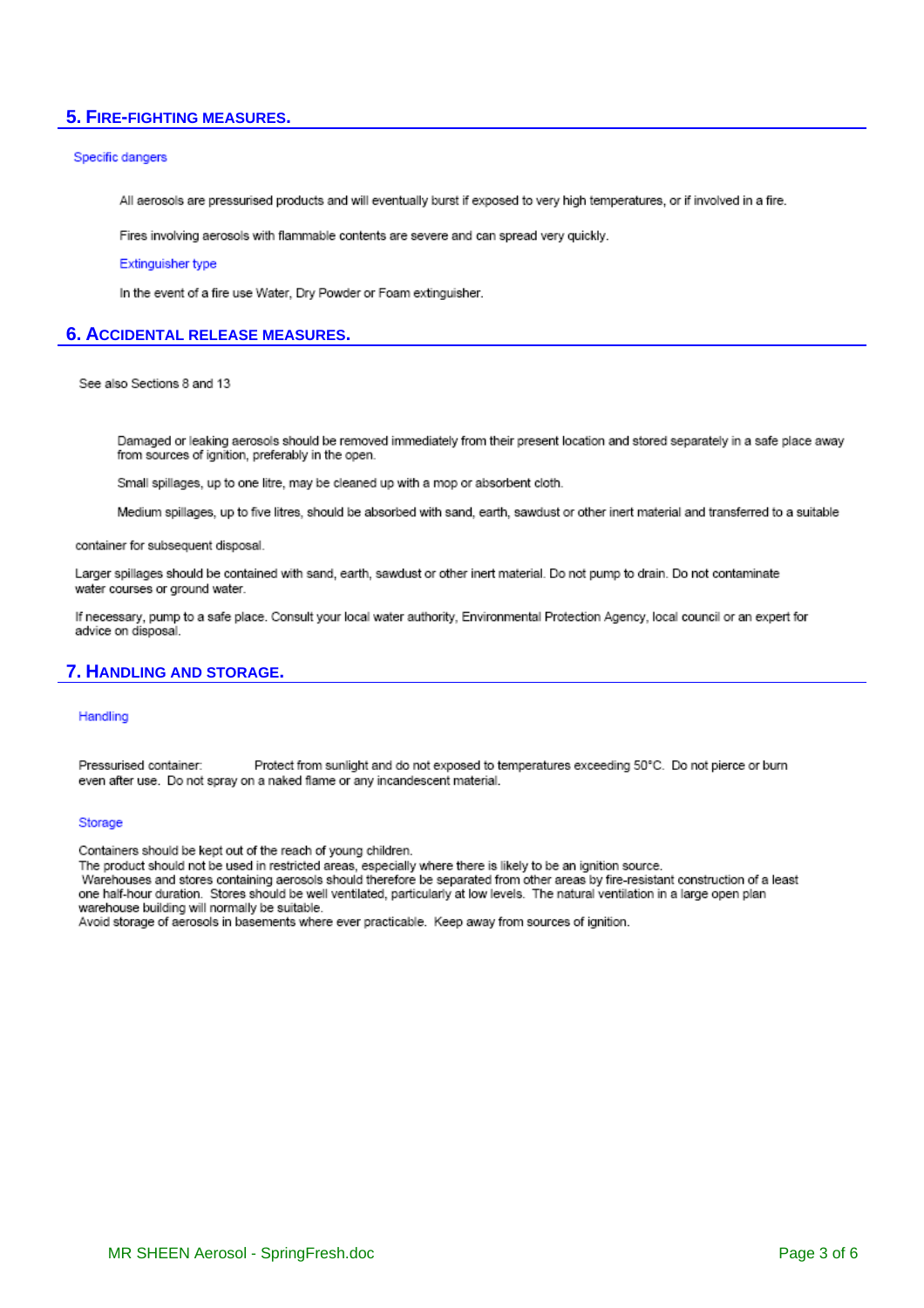### **8. EXPOSURE CONTROLS AND PERSONAL PROTECTION.**

#### See also Section 7

#### Occupational Exposure Limits

- Aliphatic hydrocarbon :average concentration of 1000 mg/cu.m. (8 hour Time Weighted Average)
- Refined solvent mineral oil: maximum admissible concentration of oil mist in air of 5mg/cu.m.(8 hour Time Weighted Average)
- Butane Long term exposure (8 hour Time Weighted Average) is 1430 mg/cu.m. - Short term exposure limit (15 minutes) is 1780 mg/cu.m.

#### **Engineering Controls**

Avoid contact with skin. Do not breathe fumes/spray. Use only in well ventilated areas. Keep away from sources of ignition. Provide local exhaust ventilation.

#### Personal Protective Equipment

Respiratory Protection : None necessary if used in well ventilated area. : Wear rubber gloves if exposure is likely to be prolonged. Hand Protection Eye Protection : None necessary under normal working conditions. Skin Protection : Wear an apron or coveralls if exposure is likely to be prolonged

### **9. PHYSICAL AND CHEMICAL PROPERTIES.**

|                   | Physical State Pressurised aerosol                  |
|-------------------|-----------------------------------------------------|
| Odour             | Perfumed, with white spirit type solvent background |
| Flammability      | The sprayed product is extremely flammable          |
| Internal Pressure | 45 psig (3.1 Bar) at 25 Celsius                     |

### **10. STABILITY AND REACTIVITY.**

#### Conditions to Avoid

Protect from sunlight and do not expose to temperature exceeding 50 Celsius. Extremes of temperature can occur in motor cars and near ovens and fireplaces. Do not place in contact with hot surfaces or near naked flames.

#### Materials to Avoid

None known.

Hazardous Decomposition Products

The product is stable and unreactive under normal household conditions of use.

### **11. TOXICOLOGICAL INFORMATION.**

See also Section 2 and 3

This product possesses no known toxicological hazards when used as directed.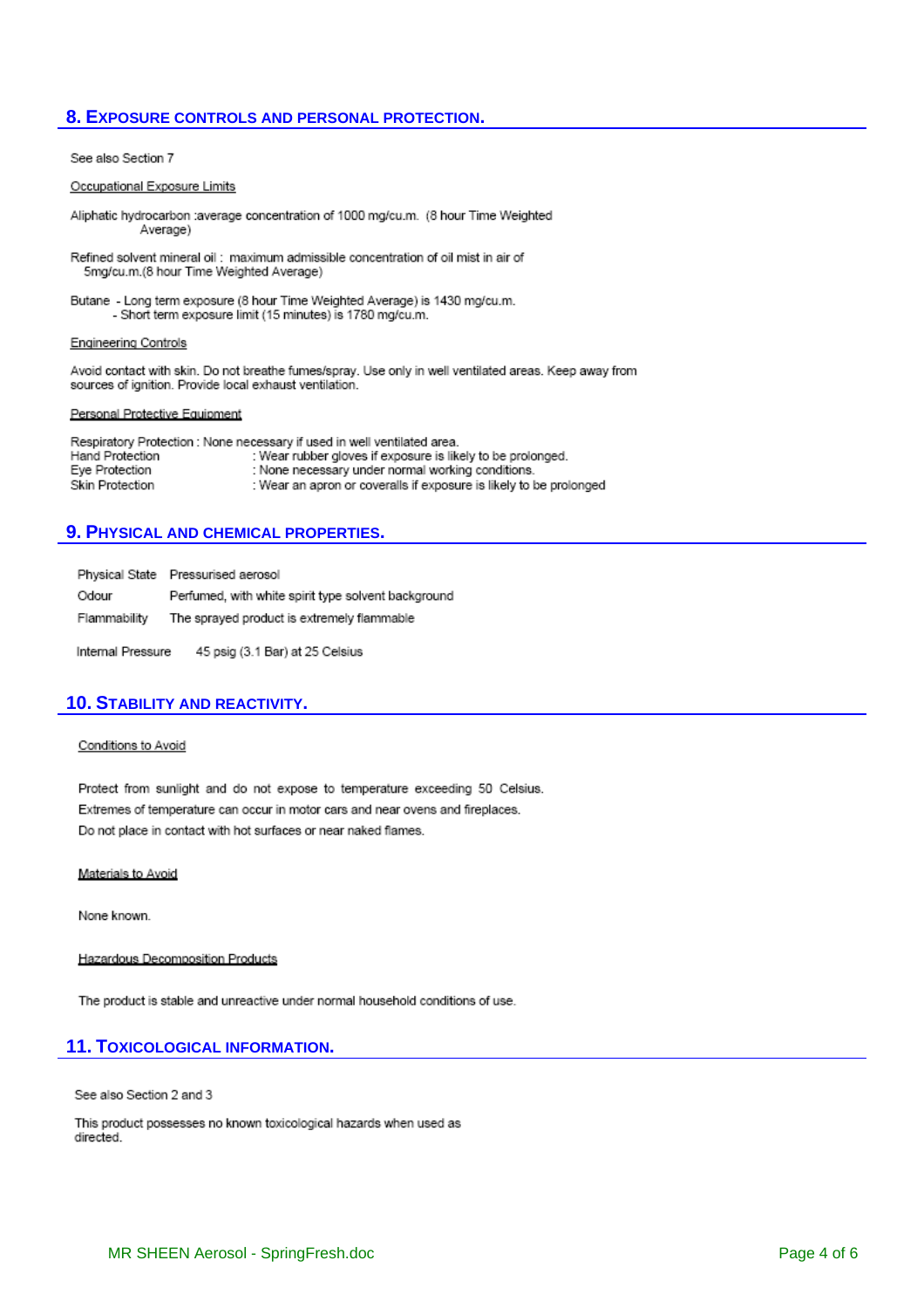## **12. ECOLOGICAL INFORMATION.**

See also sections 6,7,13 and 15

Butane is volatile/gaseous and will partition to the air phase. If released to air it will disperse rapidly.

Photochemical degradation in air will proceed at a moderate rate. Considered by the United Nations as "less important" in the formation of episodic ozone.

### **13. DISPOSAL CONSIDERATIONS.**

Disposal Methods:-

Consumer Instructions.

Containers may be disposed of by consumers in the normal household waste stream. Do not pierce or burn after use. Protect from sunlight and do not expose to temperatures exceeding 50 degrees Celsius.

#### Bulk Quantities. (Unsold Stock)

Dispose of in accordance with local, regional or national requirements. For further information contact your local waste authority.

### **14. TRANSPORT INFORMATION.**

UN Number UN1950

#### International Transport

| ADR / Land<br>UN-Number<br>Proper shipping name<br>AEROSOLS                             |          | 1950                   |
|-----------------------------------------------------------------------------------------|----------|------------------------|
| Class                                                                                   | 2        |                        |
| Classification Code<br>Subsidiary Risk                                                  |          | 5F<br>not applicable   |
| Special Provisions                                                                      |          | 190, 625               |
| Limited Quantity                                                                        |          | LQ 2                   |
| IMDG / Sea<br>UN-Number<br>Proper shipping name<br>AEROSOLS<br>Class<br>Subsidiary Risk | 2        | 1950<br>not applicable |
| Marine Pollutant<br>Special Provisions                                                  |          | No<br>63, 190, 277     |
| Limited Quantity<br>EmS                                                                 | F-D. S-U | 1 L                    |
| ı<br>Air<br>ICAO/IATA<br>ICAO/IATA Class                                                |          | 2.1                    |

-2.1 Proper Shipping Name: Aerosols, Flammable